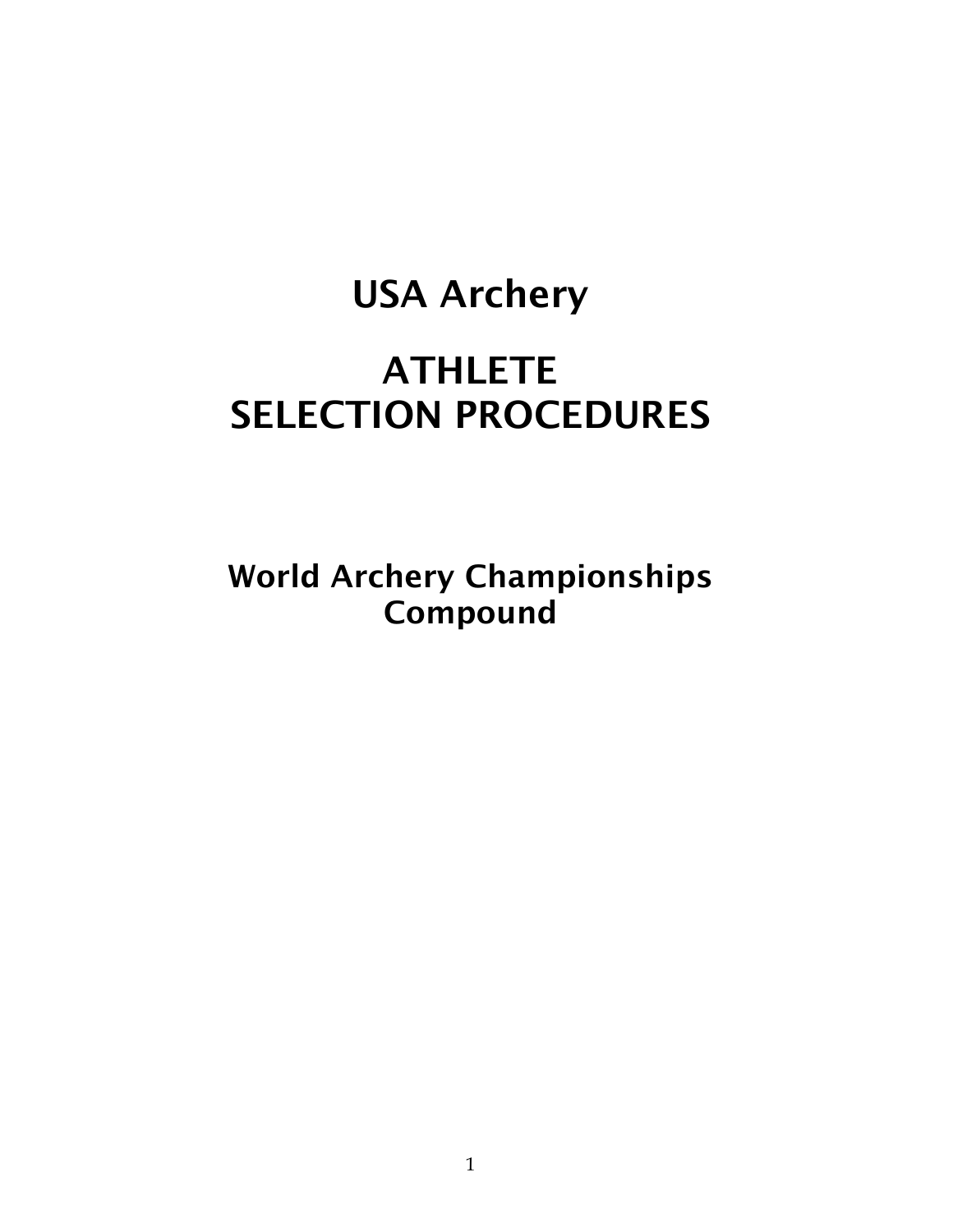# **USA** Archery **ATHLETE SELECTION PROCEDURES World Archery Championships Compound Last Updated: November 2017**

## **1. SELECTION SYSTEM**

- 1. Provide the minimum eligibility requirements for an athlete to be considered for selection to the Team:
	- 1.1. Nationality/Passport requirements:
		- 1.1.1. To be eligible to participate as a member of a National Team in International Events, an athlete shall have a valid passport from the country of which he is a National Team Member and shall not have represented any other Member Association as a National Team Member for at least one year before the date of the competition.
		- 1.1.2. If an athlete wants to compete for a National Team other than the one for which he holds a valid passport, he shall have resided in the new country for at least one year before the date of the competition and shall have the written permission of the Member Association, if any, of the country from which he has a valid passport.
		- 1.1.3. An athlete who has changed his nationality, or acquired a new nationality, may not represent the National Team of his new Member Association until one year after such a change or acquisition.
		- 1.1.4. An athlete who has a valid passport of two or more countries at the same time may represent either of them, as he chooses. He shall, however, meet the conditions laid down in 1.1.1.-3. above.
		- 1.1.5. Athletes are not eligible to compete in World Archery events if they do not meet the requirements laid down above."
	- 1.2. Other requirements (if any):
		- 1.2.1. Athletes must have successfully completed all Trials Registration requirements by stated deadline.
		- 1.2.2. Athletes must be members in good standing with USA Archery.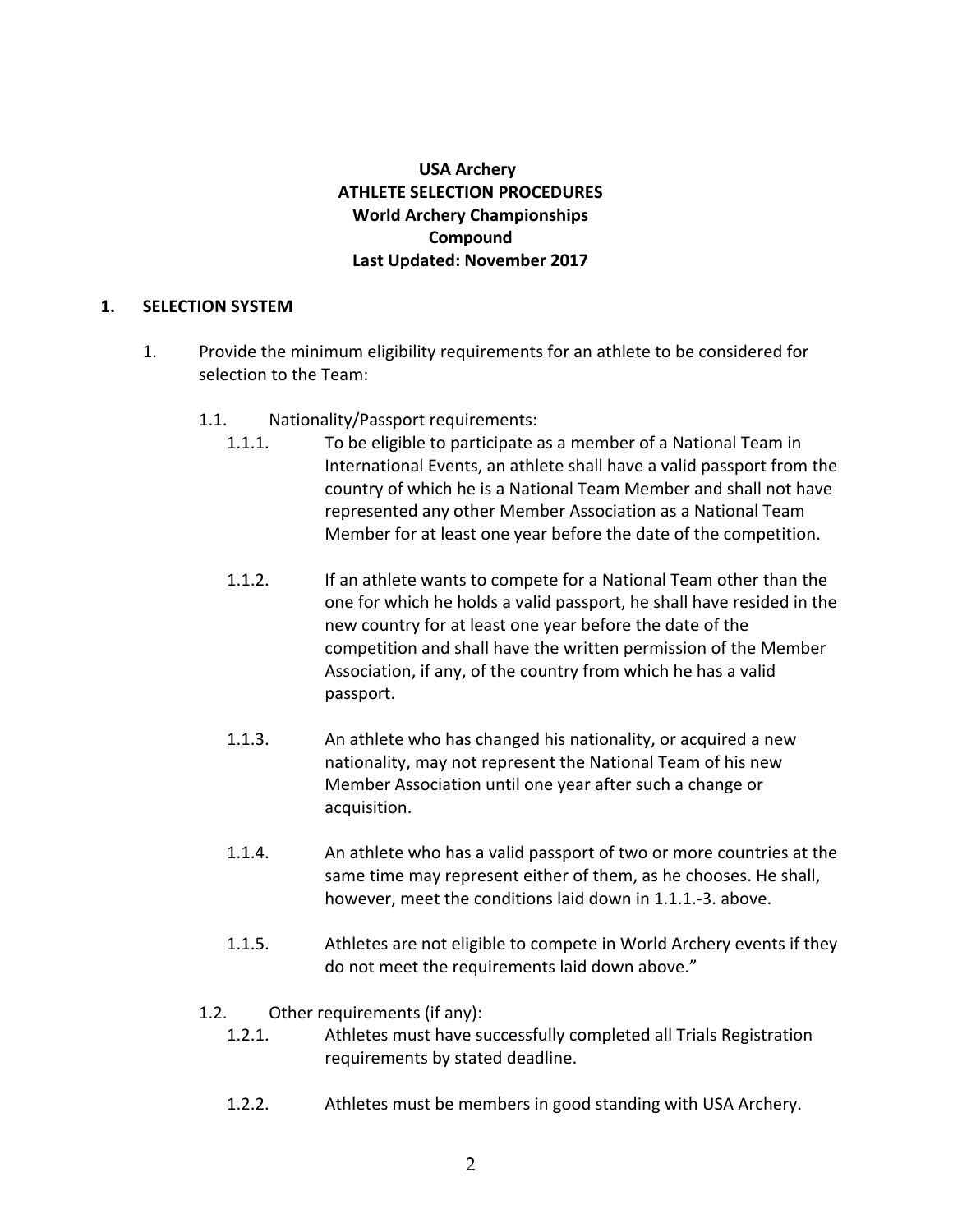- 2. Tryout Events:
	- 2.1. Provide the event names, dates and locations of all trials, events and camps to be used as part of the selection process.

Athletes must compete in the World Championships U.S. Team Trials (See Attachment A).

2.2. Provide event names, dates, locations and description of how athletes qualify for the trials, events and camps listed above in 1.2.1. (if any).

> The trials will be an open event and athletes will need to meet all necessary registration requirements and deadlines for the selection event, as well as complete all other required forms, including the intent to compete form, prior to the start of competition.

3. Provide a comprehensive, step-by-step description of the method that explains how athletes will go through the selection process (include maximum Team size). The trials process is defined in Attachment A.

## **2. REMOVAL OF ATHLETES**

- 2.1. An athlete who is to be nominated to the Team by USA Archery may be removed as a nominee for any of the following reasons, as determined by USA Archery:
	- 2.1.1. Voluntary withdrawal. Athlete must submit a written letter to USA Archery's CEO.
	- 2.1.2. Injury or illness as certified by a physician (or medical staff) approved by USA Archery. If an athlete refuses verification of his/her illness or injury by a physician (or medical staff) approved by USA Archery, his/her injury will be assumed to be disabling and he/she may be removed.
	- 2.1.3. Violation of the USA Archery Code of Conduct (See 6.1).
		- 2.1.3.1.1. An athlete who is removed from the Team pursuant to this provision has the right to a hearing per USA Archery's Bylaws (USA Archery Bylaws, Section 4.1) and the USOC's Bylaws, Section 9.
	- 2.1.4. If for any reason, USA Archery believes that it may not be safe for athletes or other coaches to have this individual on the team between the time of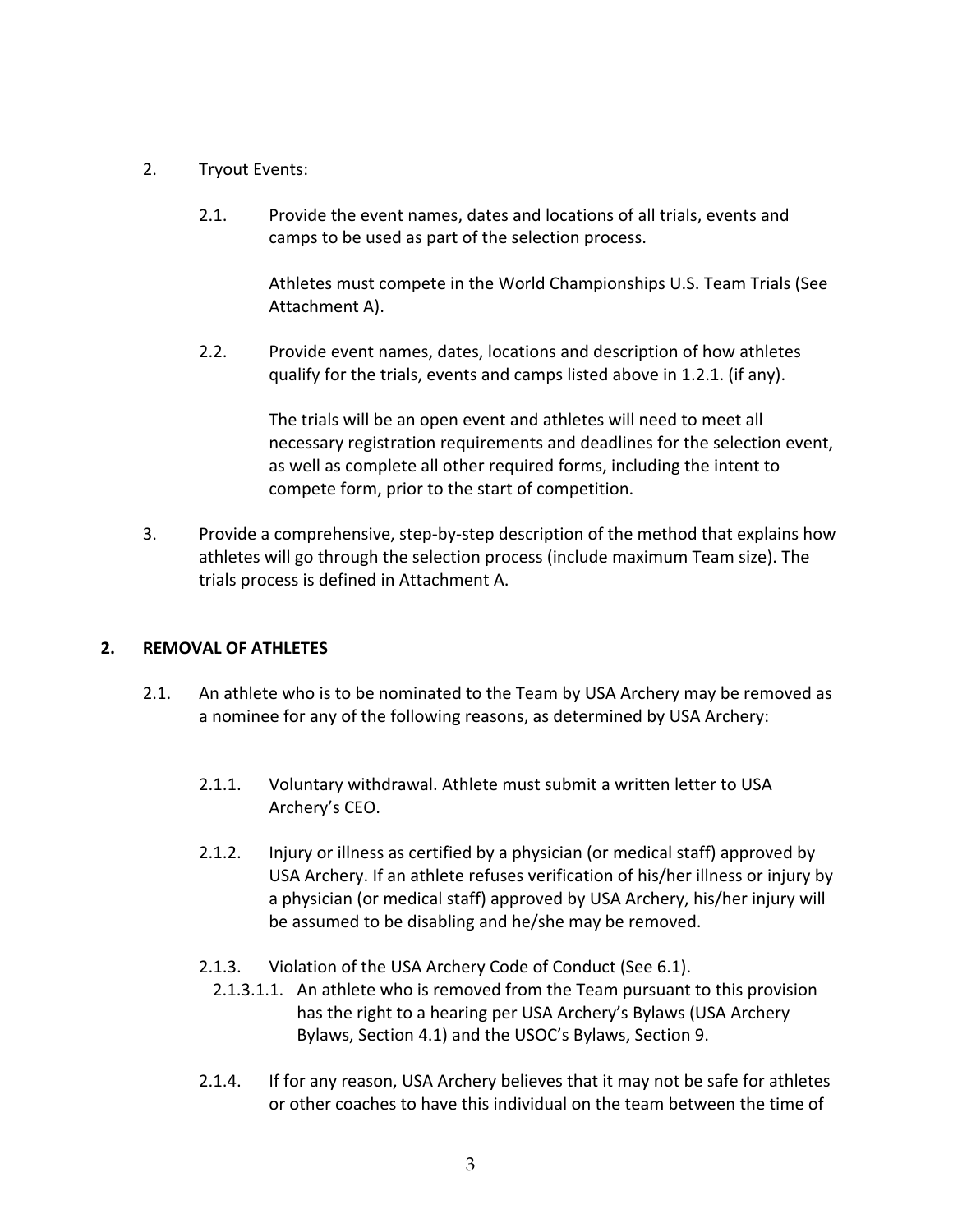appointment and the event, USA Archery retains the right to remove the athlete.

2.2. An athlete may be removed as a nominee to the Team or from the Team for an adjudicated violation of IOC, PASO, IPC, WADA, IF, USADA and/or USOC anti-doping protocol, policies and procedures, as applicable.

## **3. REPLACEMENT OF ATHLETES**

- 3.1. Describe the selection and approval process for determining replacement athlete(s) should a vacancy occur:
	- 3.1.1. Prior to submission of Entries by Name to the Local Organizing Committee, including any applicable group or committee:

Replacement athletes will be determined through the trials process described in Attachment A.

3.1.2. After submission of Entries by Name to the Local Organizing Committee, including any applicable group or committee:

> Replacement athletes will be determined through the trials process described in Attachment A.

## **4. SUPPORTING DOCUMENTS**

USA Archery will retain the approved selection procedures and all supporting documents, including data from the selection process for six months past the date of the World Archery Championships.

## **5. REQUIRED DOCUMENTS**

The following documents are required to be signed by an athlete as a condition of nomination to the World Archery Championships and are included as attachments:

- 1. CODE OF CONDUCT The USA Archery Code of Conduct can be found at https://www.teamusa.org/usa-archery/about-usa-archery/forms-and-policies
- 2. WAIVER AND RELEASE The USA Archery Waiver and Release form can be found at https://www.teamusa.org/usa-archery/about-usa-archery/forms-and-policies
- 3. INTENT TO COMPETE FORM The USA Archery Intent to Compete form can be found at http://www.usarchery.org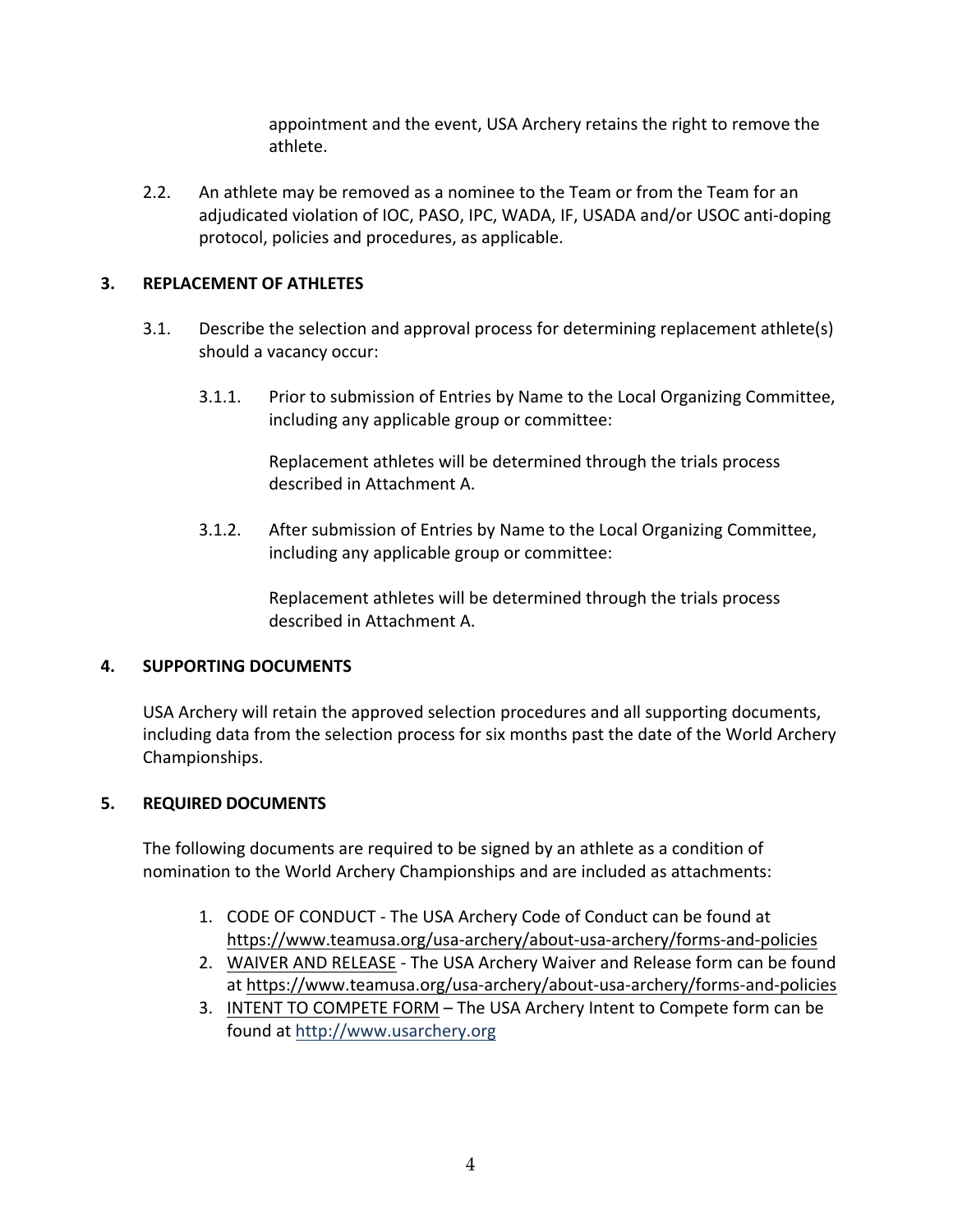## **6. PUBLICITY/DISTRIBUTION OF PROCEDURES**

The approved Selection Procedures (complete and unaltered) will be posted/published by USA Archery in the following locations:

## 6.1. USA Archery's Website:

These procedures will be posted at www.usarchery.org.

## **7. MANDATORY TRAINING AND/OR COMPETITION**

Specify the location, schedule and duration of mandatory training and/or competition:

• World Championships Team Camp - TBD, date and location to be announced at least 30 days prior to the camp.

## **8. ANTI-DOPING REQUIREMENTS**

Athletes must adhere to all IOC, IPC, PASO, WADA, IF, USADA and USOC anti-doping protocols, policies and procedures, as applicable. This includes participation in Out-of-Competition Testing as required by the IOC, IPC, PASO, WADA, IF, USADA and USOC Rules, as applicable.

## **9. DEVELOPMENT OF SELECTION PROCEDURES**

The following committee/group was responsible for creating these Selection Procedures: USA Archery National Head Coach, KiSik Lee USA Archery Women's Head Coach, Songi Woo USA Archery CEO, Rod Menzer USA Archery Director of Program Development, Mary Emmons USA Archery Education and Training Manager, Guy Krueger USA Archery Recurve Athlete Rep, Brady Ellison USA Archery Compound Athlete Rep, Reo Wilde

## **10. NGB/HPMO BYLAWS AND GRIEVANCE PROCEDURES**

The USA Archery's Bylaws and Grievance Procedures can be found at: https://www.teamusa.org/USA-Archery/About-USA-Archery/USA-Archery-Governance

## **11. INTERNATIONAL DISCLAIMER**

These procedures are based on IOC, IPC, PASO, as applicable, and/or World Archery rules and regulations as presently known and understood. Any change in the selection procedures caused by a change in IOC, IPC, PASO, as applicable, and/or World Archery rules and regulations will be distributed to the affected athletes immediately. The selection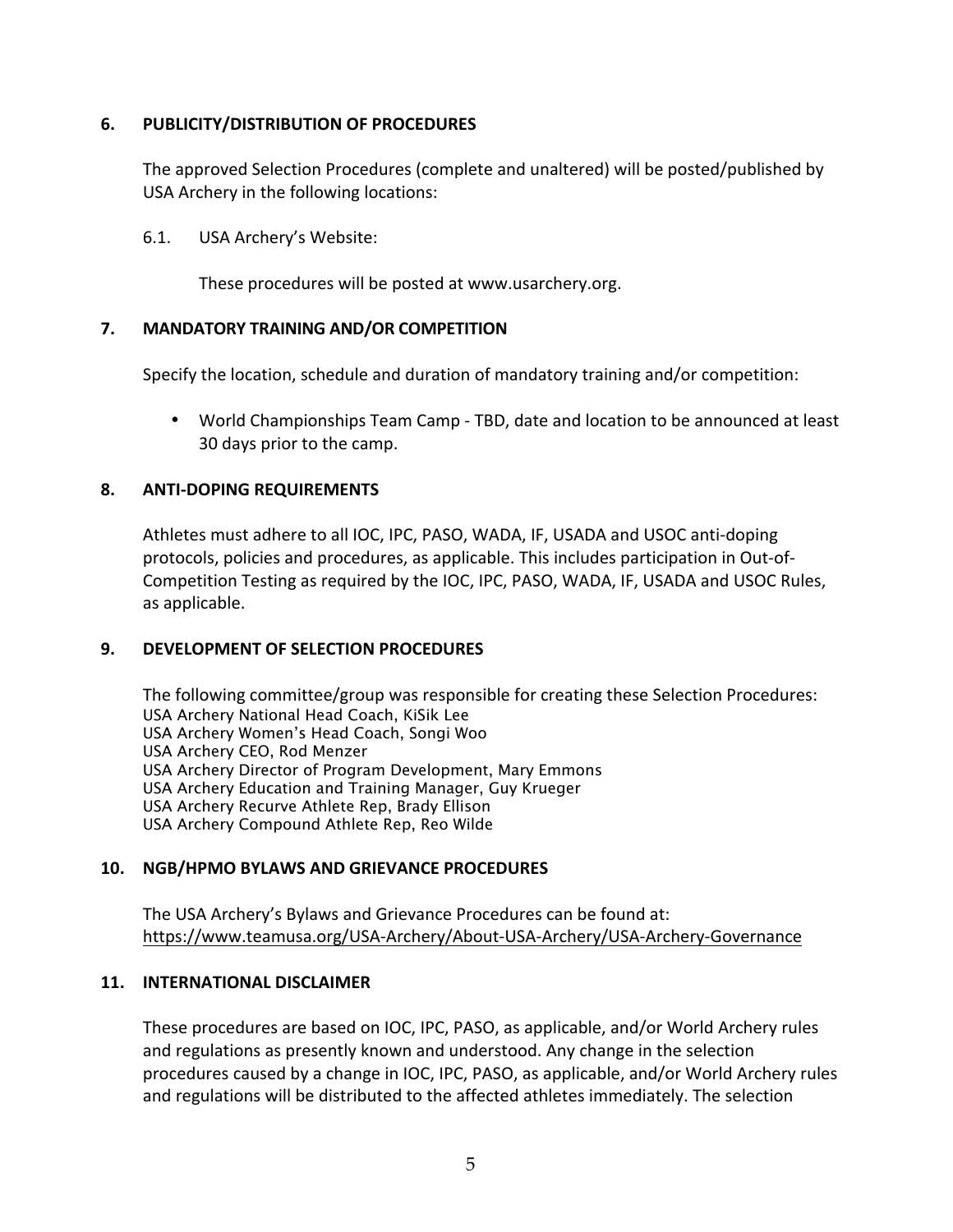criteria are based on the latest information available to USA Archery. However, the selections are always subject to unforeseen, intervening circumstances, and realistically may not have accounted for every possible contingency.

If any force of nature, or force majeure, should cause the altercation or cancellation of any of the selection events listed in this document, these selection procedures will be revised and approved by the USA Archery Board of Directors.

## 12. **ATHLETE OMBUDSMAN**

Athletes who have questions regarding their opportunity to compete that are not answered by USA Archery may contact the USOC Athlete Ombudsman, Kacie Wallace, by:

- Telephone at (719) 866-5000
- Email at Kacie.wallace@usoc.org
- http://www.teamusa.org/Athlete-Resources/Athlete-Ombudsman

## **13. NGB/HPMO SIGNATURES**

**I certify that I have read and understand the standards/criteria set by our IF and/or CF (PAG/PPAG only) and incorporated those standards/criteria into our Selection Procedures. I further certify that the information provided herein regarding Athlete Selection Procedures represents the method approved by USA Archery.**

| <b>Position</b>                                             | <b>Print Name</b>    | <b>Signature</b>            | Date     |
|-------------------------------------------------------------|----------------------|-----------------------------|----------|
| NGB/HPMO President or<br>CEO/Executive Director             | Rod Menzer           | Row Marger                  | 12/18/17 |
| Nat. Team Coach, Head<br>Coach, or<br>Nat. Program Director | Mary Emmons          | Mary Emmons 12/18/17        |          |
| USOC Athletes' Advisory<br>Council Representative*          | <b>Brady Ellison</b> | <i>Berg</i> an Nis <i>a</i> | 1/10/18  |

\* If the USOC AAC Representative has delegated authority to the Alternate AAC Representative to sign the Selection Procedures, attach a letter from the AAC Representative indicating the reason he/she has delegated authority.

\* Signature by the Athlete Representative constitutes that he/she has read and understands the Selection Procedures. If the Athlete Representative reads and does not agree with the Athlete Selection Procedures being submitted by the NGB/HPMO, he/she may submit those reasons in writing to his/her Sport Performance Team.

\* If, for some reason, a sport does not have an elected USOC AAC Representative, the NGB/HPMO must designate an athlete from that sport to review and sign the Selection Procedures.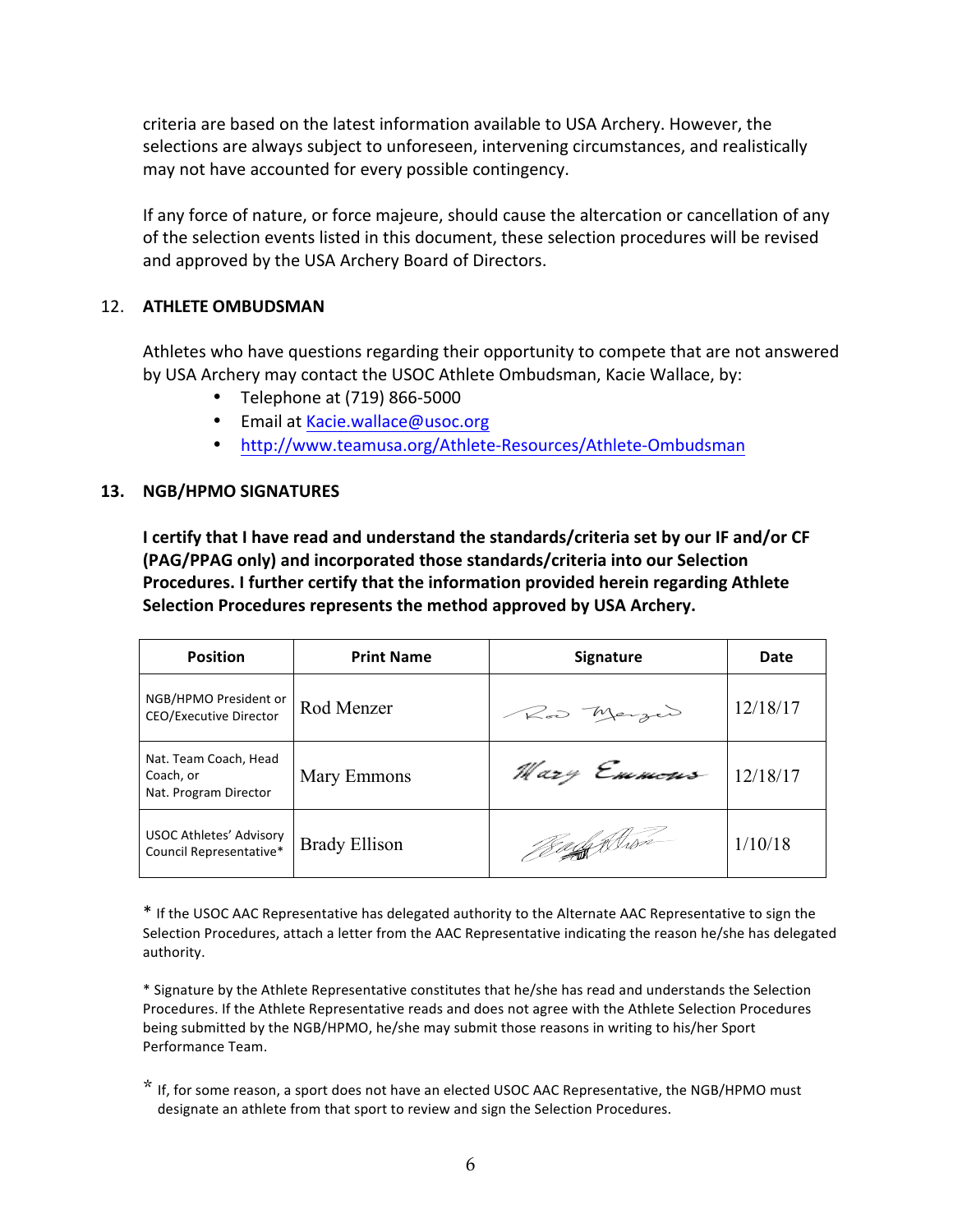# **ATTACHMENT A**

# **World Archery Championships U.S. Team Trials – Archery Compound Trials Event Schedule**

## \* EVENT SCHEDULE SUBJECT TO CHANGE

World Archery Championships U.S. Team Trials – Compound Event 1 - 2018 National Target Championships - Date and Location will be announced at least 45 days prior to the event

- 72 Arrow Qualification Round #1
- 72 Arrow Qualification Round #2

Event 2 – 2018 Buckeye Classic - Date and Location will be announced at least 45 days prior to the event

• 72 Arrow Qualification Round #3

#### **Cut to Top 16 Archers**

Event 3 – Arizona Cup - Date and Location will be announced at least 45 days prior to the event

• 72 Arrow Qualification Round #4

#### **Cut to Top 8 Archers**

- 7 Round Robin Matches
- 7 Round Robin Matches

Note: Archers must compete in all rounds of the World Archery Championships U.S. Team Trials event to be eligible for team selection. The Trials event may be a stand- alone event or combined with other events. In the event that the selection is combined with another event, any Elimination Round will not be counted within the selection procedures.

#### **Compound Procedures**

#### **1. Selection Event 1 – U.S. Team Trials for Compound**

- 1.1 EVENT 1 TWO 72 ARROW QUALIFICATION ROUNDS 2018 NATIONAL TARGET CHAMPIONSHIPS
	- 1.1.1 72 Arrow Qualification Rounds #1 and #2 will be shot at the 2018 National Target Championships.
	- 1.1.2 The 72-arrow qualification rounds will be completed according to World Archery Rules.
	- 1.1.3 All participants entering the trials must register in the Senior Compound division.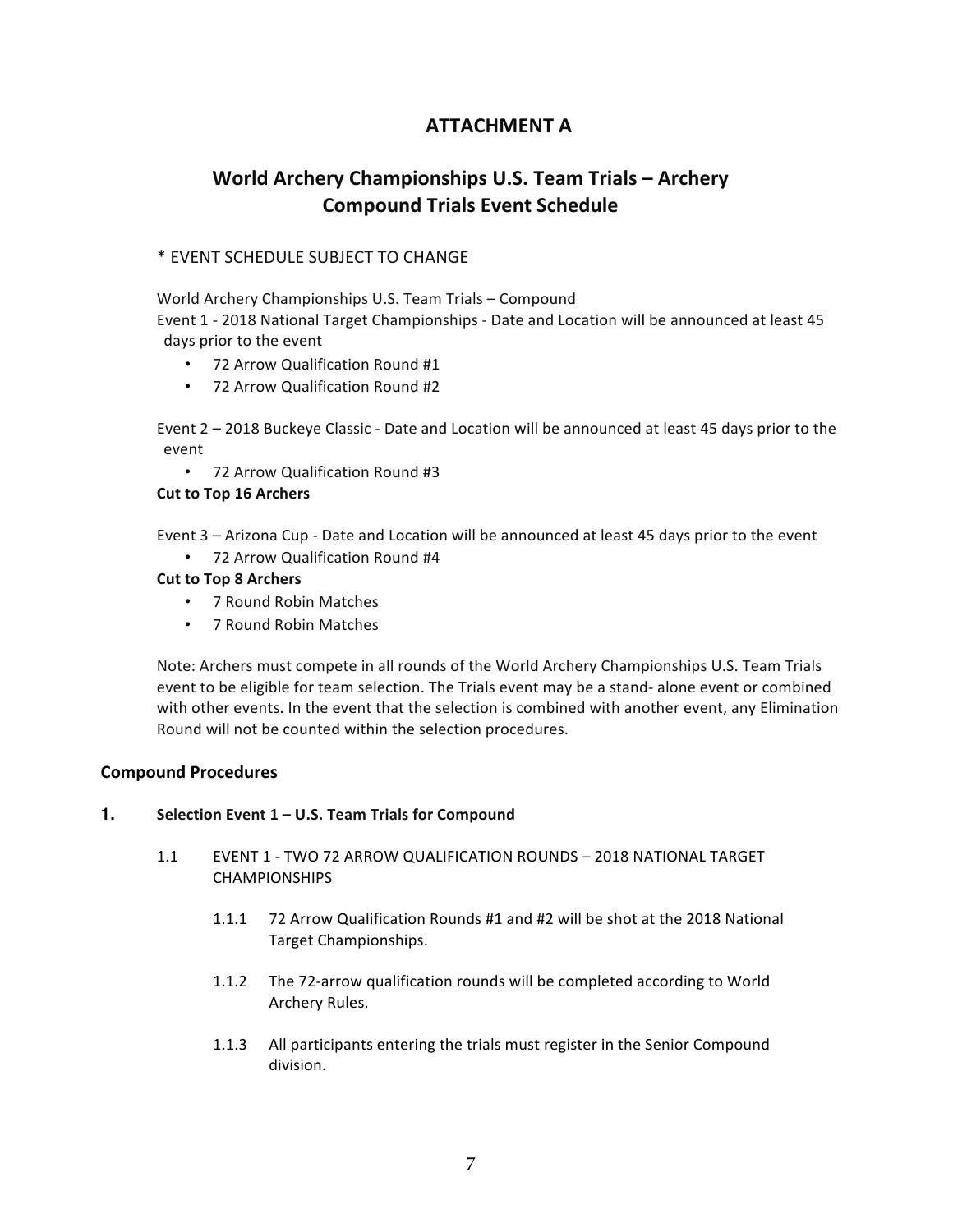#### **2. Selection Event 2 – U.S. Team Trials for Compound**

- 2.1 EVENT 2 72 ARROW QUALIFICATION ROUND #3 2018 BUCKEYE CLASSIC
	- 2.1.1 One 72 Arrow Qualification Round will be shot.
	- 2.1.2 The 72-arrow qualification rounds will be completed according to World Archery Rules.
	- 2.1.3 All participants entering the trials must register in the Senior Compound division.
- 2.2 CUT TO TOP SIXTEEN (16) ARCHERS
	- 2.2.1 The top 16 archers based on the total 216-Arrow cumulative score of Qualification Round #1 and #2 from Event 1 and Qualification Round #3 from Event 2 will rank the archers.
	- 2.2.2 A tie in cumulative score following the completion of Qualification Round #3 for the 16th position will be broken with a single head to head match, in accordance with World Archery Rules.
	- 2.2.3 Only the top sixteen archers from the cumulative score of the 216 arrow total will advance to the remaining portions of the selection events.
- 2.3 QUALIFICATION ROUND #1, #2, AND #3 CUMULATIVE TOTAL RANKING POINTS
	- Qualification Round Bonus Points will be awarded according to Table 1 based on the cumulative 216 arrow total from Qualification Rounds #1, #2, and #3: **Ranking Points Ranking Points**

2.3.1 Following the completion of 72 Arrow Qualification Rounds #1, #2, and #3

| Ranking        | <b>Points</b> | Ranking | <b>Points</b> |
|----------------|---------------|---------|---------------|
| 1              | 8.0           | 9       | 4.0           |
| $\overline{2}$ | 7.5           | 10      | 3.5           |
| 3              | 7.0           | 11      | 3.0           |
| 4              | 6.5           | 12      | 2.5           |
| 5              | 6.0           | 13      | 2.0           |
| 6              | 5.5           | 14      | 1.5           |
| 7              | 5.0           | 15      | 1.0           |
| 8              | 4.5           | 16      | .5            |

Table 1: Qualification Rounds #1, #2, and #3 Cumulative Total Ranking Points Distribution.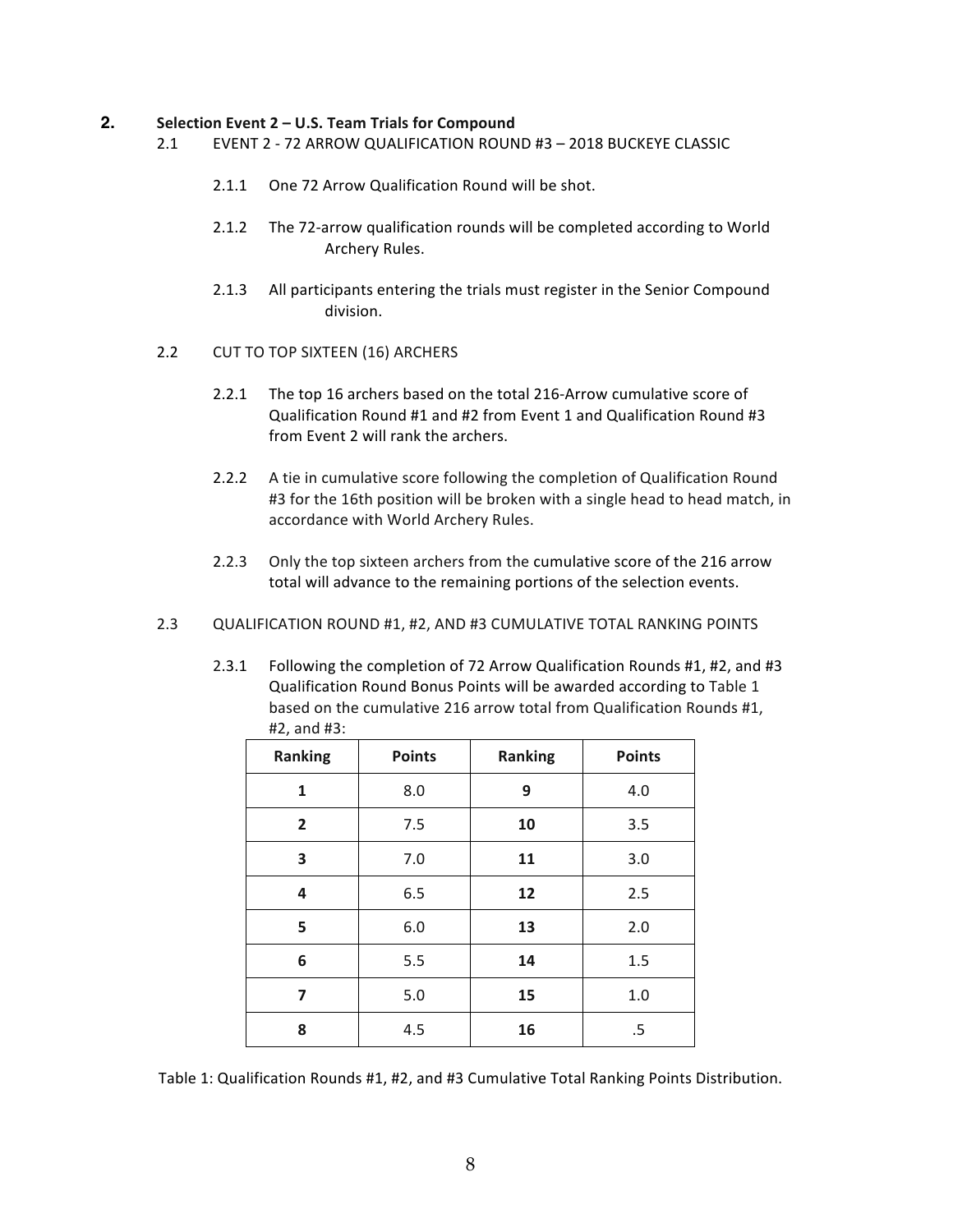- 2.3.2 A tie within the top 16 archers from the cumulative score of Qualification #1, #2, and #3 will be broken by the total number of 10's followed by the total number of X's.
	- 2.3.2.1 If a tie still exists between two or more archers, the tied archers will receive the same ranking and points associated with that ranking.
	- 2.3.2.2 The next lower ranked archer will receive the ranking y places down from the ranking of the tied archers where y is the number of archers tied. For example, if three archers tie for 2nd place score with the same number of 10's and X's, then those three archers will receive the 2nd ranking for the Qualification Round and will receive 7.5 points. The next lower ranked archer would be 5th ranked in the Qualification Round and receive 6 points.

#### 2.4 QUALIFICATION ROUND BONUS POINTS

2.4.1 Following the cut to the top 16 archers, Qualification Round Bonus Points will be awarded according to Table 2 based on each 72 Arrow Qualification Round total from rounds #1, #2, and #3:

| <b>Compound Men Scores</b> | <b>Awarded Bonus Points</b> | <b>Compound Women</b><br><b>Scores</b> |
|----------------------------|-----------------------------|----------------------------------------|
| $705+$                     | 3.0                         | $700+$                                 |
| 700-704                    | 2.0                         | 695-699                                |
| 695-699                    | 1.0                         | 690-694                                |
| Less than 695              |                             | Less than 690                          |

Table 2: Qualification Round Bonus Points Distribution.

#### **3. Selection Event 3 – U.S. Team Trials for Compound**

- 3.1 DAY 1 ONE 72 ARROW QUALIFICATION ROUND
	- 3.1.1 One 72 Arrow Qualification Round will be shot, and ranking points will be allocated to the top sixteen archers according to their ranking at the conclusion of the total cumulative score of Qualification Round #4. Points will be allocated according to Table 3 based on the ranking of the cumulative score of Qualification Round #4: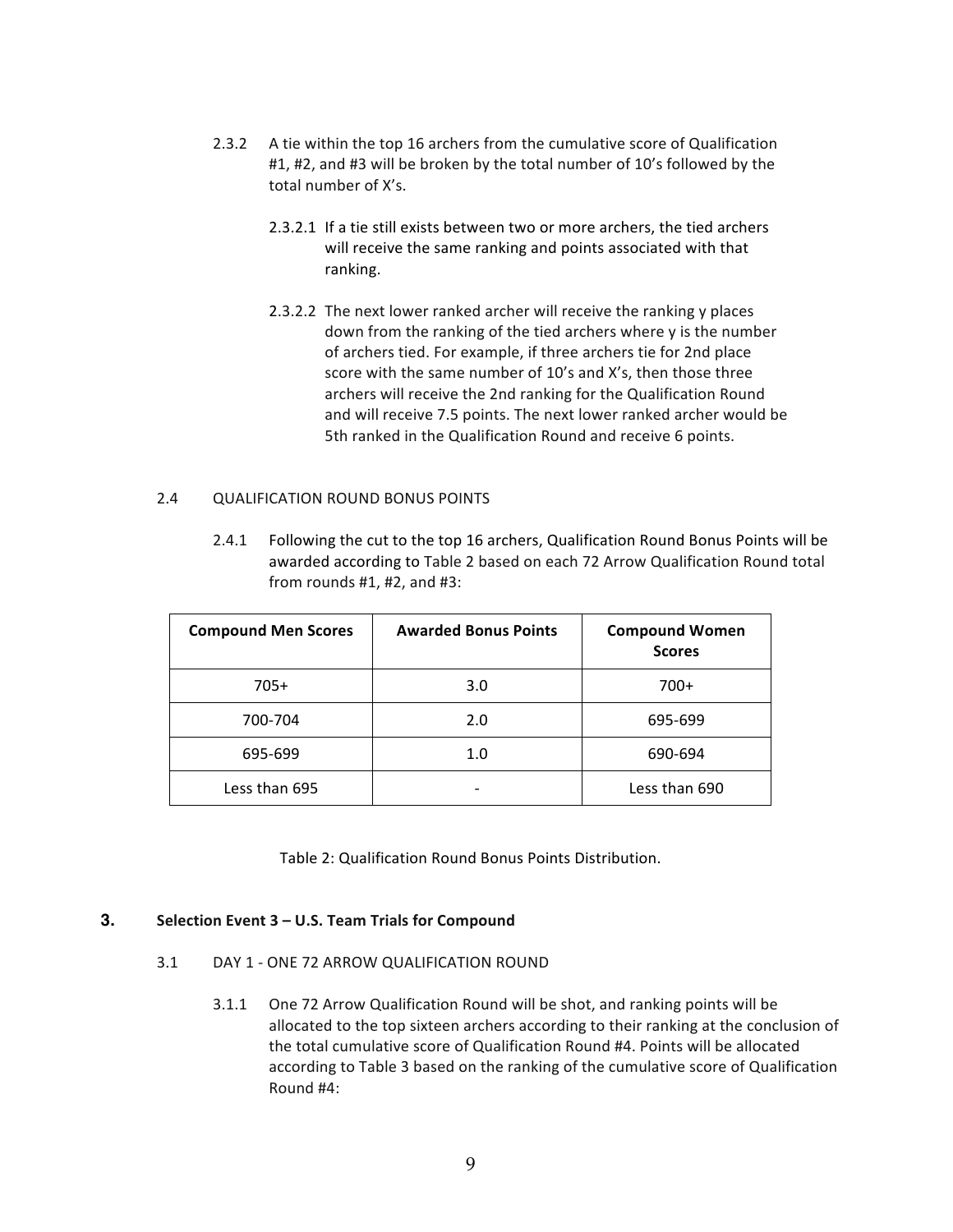| <b>Ranking</b> | <b>Points</b> | <b>Ranking</b> | <b>Points</b> |
|----------------|---------------|----------------|---------------|
| 1              | 8.0           | 9              | 4.0           |
| $\overline{2}$ | 7.5           | 10             | 3.5           |
| 3              | 7.0           | 11             | 3.0           |
| 4              | 6.5           | 12             | 2.5           |
| 5              | 6.0           | 13             | 2.0           |
| 6              | 5.5           | 14             | 1.5           |
| 7              | 5.0           | 15             | 1.0           |
| 8              | 4.5           | 16             | .5            |

Table 3: Qualification Round #4 Ranking Points Distribution.

- 3.1.2 The 72-arrow qualification round will be competed according to World Archery Rules.
- 3.1.3 A tie within the top 16 archers from the cumulative score of total cumulative score of Qualification #4 will be broken by the total number of 10's followed by the total number of X's.
	- 3.1.3.1 If a tie still exists between two or more archers, the tied archers will receive the same ranking and points associated with that ranking.
	- 3.1.3.2 The next lower ranked archer will receive the ranking y places down from the ranking of the tied archers where y is the number of archers tied. For example, if three archers tie for 2nd place score with the same number of 10's and X's, then those three archers will receive the 2nd ranking for the Qualification Round and will receive 7.5 points. The next lower ranked archer would be 5th ranked in the Qualification Round and receive 6 points.

#### 3.2 DAY 1 - QUALIFICATION ROUND BONUS POINTS

3.2.1 Qualification Round Bonus Points will be awarded for Qualification Round #4 according to Table 4:

| <b>Compound Men's</b><br><b>Scores</b> | <b>Awarded Bonus Points</b> | <b>Compound Women's</b><br><b>Scores</b> |
|----------------------------------------|-----------------------------|------------------------------------------|
| $705+$                                 | 3.0                         | $700+$                                   |
| 700-704                                | 2.0                         | 695-699                                  |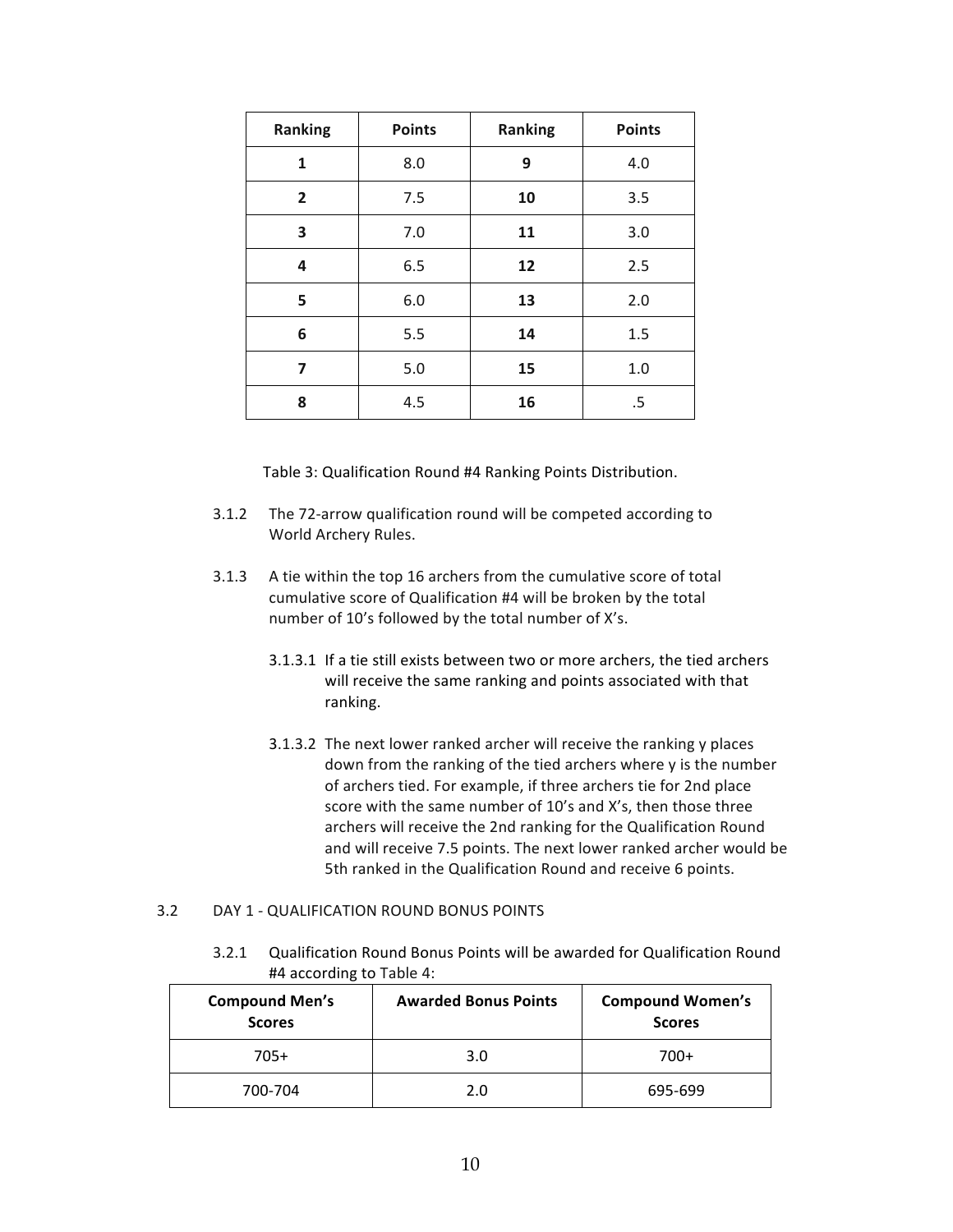| 695-699       | 1.0 | 690-694       |
|---------------|-----|---------------|
| Less than 695 | -   | Less than 690 |

Table 4: Qualification Round Bonus Points Distribution.

#### 3.3 CUT TO TOP EIGHT (8)

- 3.3.1 A cut to the top 8 archers in the men's and women's division will occur following the completion of the Event 3 Qualification Round and rankings will be based on the total points accumulated for each archer. The total points for each archer will be defined as:
	- Qualification Round #1, #2, and #3 Cumulative Total Ranking Points
	- Qualification Round Bonus Points for Qualification Rounds #1, #2, and #3
	- Qualification Round #4 Ranking Points from Event 3
	- Qualification Round #4 Bonus Points
- 3.3.2 The top 8 Men and top 8 Women, based on Total Points, will continue to the Round Robin Matches. All other archers will be eliminated from the nomination process.
- 3.3.3 A tie for the 8th position to the Round Robin Matches will be broken by total combined score from Qualification Round #1, Qualification Round #2, Qualification Round #3, and Qualification Round #4 (total of four 72 arrow Qualification Rounds).

3.3.3.1 If there is still a tie, the tie will be broken with a single head to head match in accordance with World Archery Rules.

3.3.4 If an archer qualifying for the Round Robin Matches withdraws prior to the start of the Round Robin Matches, the next highest ranked archer from the Total Points standings will be allowed to compete in Round Robin Matches and will receive no qualification round ranking points.

#### 3.4 DAY 2 - ROUND ROBIN MATCHES

- 3.4.1 Seven Round Robin Matches will be shot. In each Round Robin Match, each male athlete will shoot against each other male athlete once, and each female athlete will shoot against each other female athlete once, in their respective divisions.
- 3.4.2 Each Round Robin Match will be conducted using a Compound Round (three arrow ends, 2 minutes per end).
- 3.4.3 Awarded Match Point one point will be given for a win and zero for a loss, in each of the seven matches.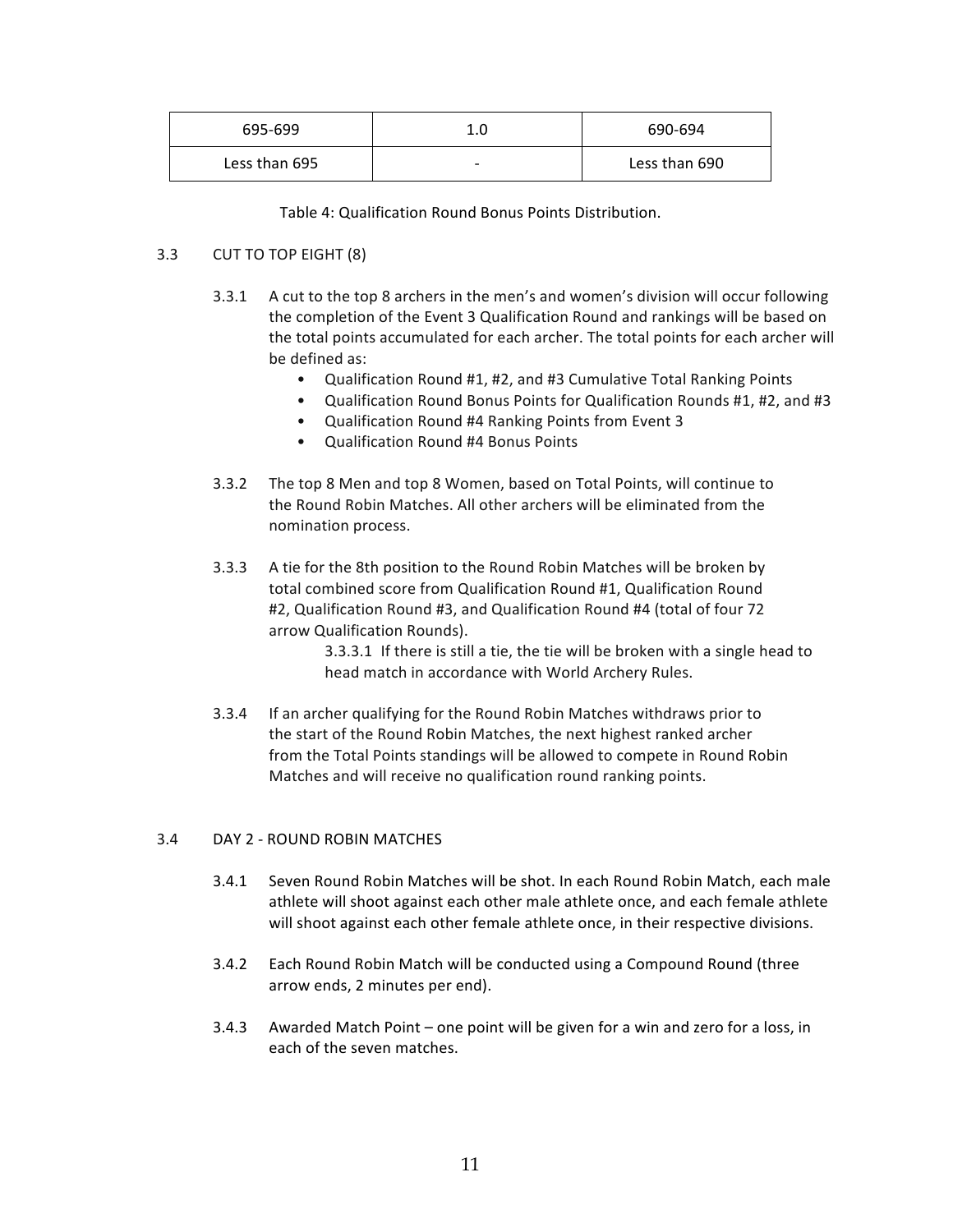- 3.4.4 If an archer withdraws from the Round Robin Matches after competition has commenced, all archers will receive one win bonus points for the match shot against the withdrawn archer, regardless of whether they won or lost the match against the withdrawn archer.
	- 3.4.4.1 See 5.5 for information regarding withdrawing from the event.

#### 3.5 DAY 2 – THREE ARROW END AVERAGE

- 3.5.1 Following the series of seven matches, archers will be ranked and awarded points according to their Three Arrow End Average for the scores shot during the Round Robin portion of the event.
- 3.5.2 Three Arrow End Scores will be recorded for each match against other archers, per division in Round Robin Match Play.
- 3.5.3 The Three Arrow End Average will be rounded to the thousandth place.
- 3.5.4 End scores shot during bye matches will not be calculated in the Three Arrow End Average.
- 3.5.5 Points will be allocated according to the archer's Three Arrow End Average Ranking, as shown in Table 5:

| Ranking        | <b>Points</b> | <b>Ranking</b> | <b>Points</b> |
|----------------|---------------|----------------|---------------|
| 1              | ጸ             | 5              |               |
| $\overline{2}$ |               | 6              | 3             |
| 3              |               |                | 2             |
|                | 5             | 8              |               |

Table 5: Three Arrow End Average Ranking Points Distribution.

- 3.5.6 If an archer withdraws from competition during the Round Robin Matches, archers who have shot against that archer prior to that archer withdrawing, will have their match score shot against the withdrawn archer count towards their Three Arrow End Average.
	- 3.5.6.1-Archers who did not shoot against the withdrawn archer prior to that archer withdrawing will receive a bye and will not score their ends shot in the bye match. These arrows shot in this situation will NOT count toward the archer's Three Arrow End Average.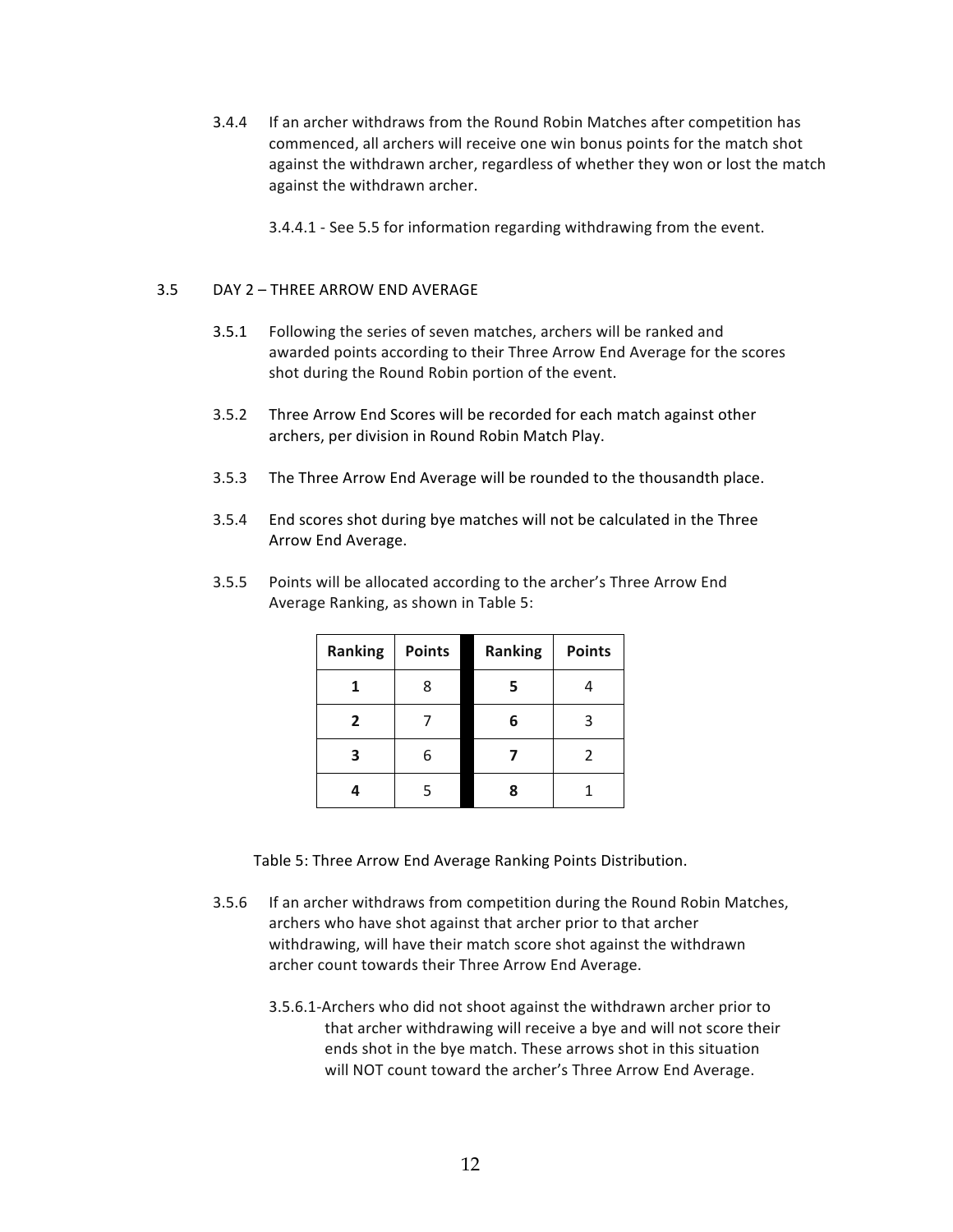3.5.6.2-See 5.5 for information regarding withdrawing from the event.

- 3.5.7 If a tie exists between two or more archers in the Three Arrow End Average for the trials event, the tied archers will receive the same ranking and points associated with that ranking.
	- 3.5.7.1-The next lower ranked archer will receive the ranking y places down from the ranking of the tied archers where y is the number of archers tied. For example, if three archers tie for 2nd place score with the same Three Arrow Average, then those three archers will receive the 2nd ranking for the Three Arrow Average and will receive 7 points. The next lower ranked archer would be 5th ranked in the Three Arrow Average and receive 4 points.

## 3.6 DAY 3 - ROUND ROBIN MATCHES

- 3.6.1 Seven Round Robin Matches will be shot. In each Round Robin Matches, each male athlete will shoot against each other male athlete once, and each female athlete will shoot against each other female athlete once, in their respective divisions.
- 3.6.2 Each Round Robin Match will be conducted using the Compound Round for Compound archers (three arrow ends, 2 minutes per end).
- 3.6.3 Awarded Match Point one point will be given for a win and zero for a loss, in each of the seven matches.
- 3.6.4 If an archer withdraws from the Round Robin Matches after competition has commenced, all archers will receive one win bonus points for the match shot against the withdrawn archer, regardless of whether they won or lost the match against the withdrawn archer.

3.6.4.1 - See 5.5 for information regarding withdrawing from the event.

#### 3.7 DAY 3 – THREE ARROW END AVERAGE

- 3.7.1 Following the series of seven matches, archers will be ranked and awarded points according to their Three Arrow End Average for the scores shot during the Round Robin portion of the event.
- 3.7.2 Three Arrow End Scores will be recorded for each match against other archers, per division in Round Robin Match Play.
- 3.7.3 The Three Arrow End Average will be rounded to the thousandth place.
- 3.7.4 End scores shot during bye matches will not be calculated in the Three Arrow End Average.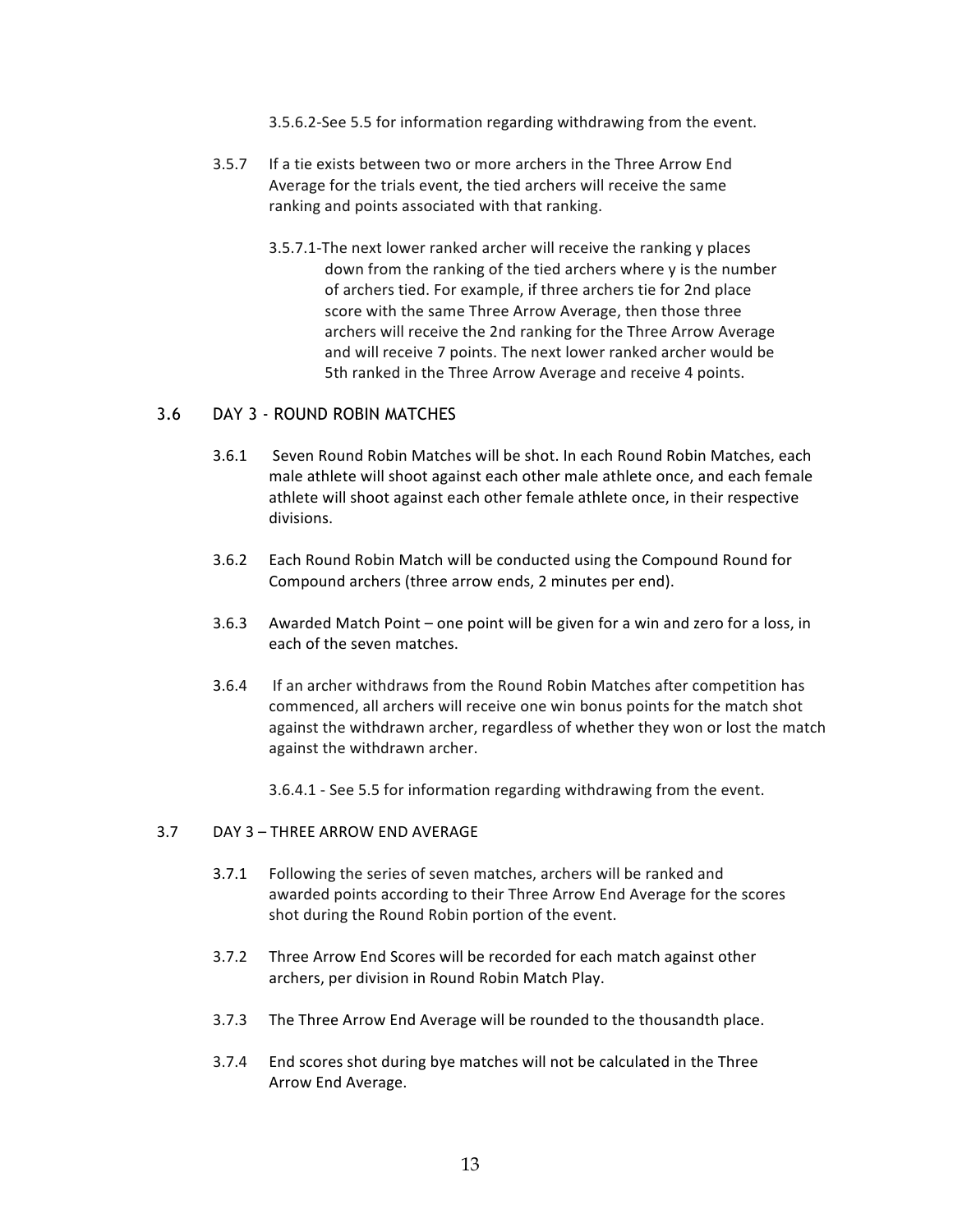| Ranking        | <b>Points</b> | Ranking | <b>Points</b> |
|----------------|---------------|---------|---------------|
|                | 8             | 5       |               |
| $\overline{2}$ |               | 6       | ς             |
|                | 6             |         | 2             |
|                | 5             |         |               |

3.7.5 Points will be allocated according to the archer's Three Arrow End Average Ranking, as shown in Table 6:

Table 6: Three Arrow End Average Ranking Points Distribution.

- 3.7.6 If an archer withdraws from competition during the Round Robin Matches, archers who have shot against that archer prior to that archer withdrawing, will have their match score shot against the withdrawn archer count towards their Three Arrow End Average.
	- 3.7.6.1-Archers who did not shoot against the withdrawn archer prior to that archer withdrawing will receive a bye and will not score their ends shot in the bye match. These arrows shot in this situation will NOT count toward the archer's Three Arrow End Average.
	- 3.7.6.2-See 5.5 for information regarding withdrawing from the event.
- 3.7.7 If a tie exists between two or more archers in the Three Arrow End Average for the trials event, the tied archers will receive the same ranking and points associated with that ranking.
	- 3.7.7.1-The next lower ranked archer will receive the ranking y places down from the ranking of the tied archers where y is the number of archers tied. For example, if three archers tie for 2nd place score with the same Three Arrow Average, then those three archers will receive the 2nd ranking for the Three Arrow Average and will receive 7 points. The next lower ranked archer would be 5th ranked in the Three Arrow Average and receive 4 points.

#### 4. World Archery Championships U.S. Team Trials – FINAL RANKINGS

- 4.1 Athletes will be ranked by the total cumulative points awarded through the selection events described in this document. The total points for each archer will be defined as:
	- Qualification Round #1, #2, and #3 Cumulative Total Ranking Points
	- Qualification Round Bonus Points for Qualification Rounds #1, #2, and #3
	- Qualification Round #4 Ranking Points from Event 3
	- Qualification Round #4 Bonus Points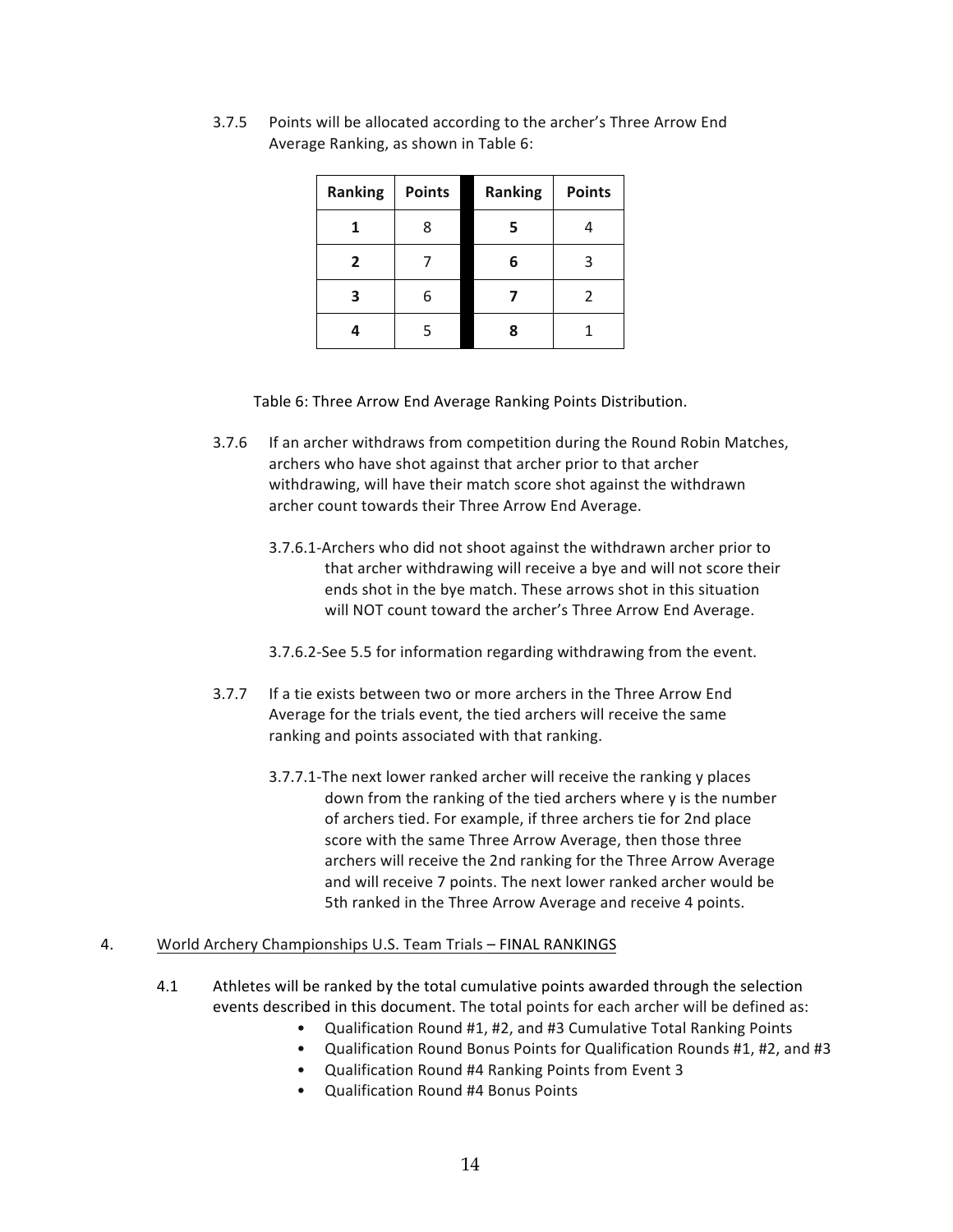- Round Robin Match Points from both sets of 7 Round Robin Matches
- Three Arrow Average Ranking Points from both sets of 7 Round Robin Matches
- 4.2 In the event of a tie for any position in the top 3 of the Final Rankings for the trials:
	- 4.2.1 The tie will be broken using a Compound Round, 15 arrows total, three-arrow ends.
	- 4.2.2 If more than 2 archers are tied for a top 3 position, the two archers with the highest three-arrow average outlined in the final 7 Round Robin Matches will shoot for the higher-ranking position. For example, if three archers are tied for the 3rd position, the two archers with the highest three arrow average from the round robin matches from the trials event will shoot a match for 3rd place. The archer with the lowest three arrow average will be ranked 5th.
	- 4.2.3 If more than 2 archers meet the requirements for the tiebreaker match or if two or more archers tie to be the 2nd person for the tiebreaker match, a single arrow shoot-off will be used to separate the tie and determine the two archers that will shoot the match against each other.
- 4.3 In the event of a tie for all positions outside the top 3, the tie will be broken by using the three-arrow average from the last round robin portion of the trials event.
	- 4.3.1 The archer with the higher three-arrow average as described in section 3.7 will receive the higher final ranking.
	- 4.3.2 If a tie still exists, the archer with the higher Qualification Round Score outlined in section 3.1 from the last trials events will receive the higher final ranking.
	- 4.3.3 If a tie still exists, the tie will be broken with a single arrow shoot-off, in accordance with World Archery Rules 14.5.
- 4.4 Upon completion of the trials event the Point Totals become final.
- 4.5 Up to the top 3 compound archers in each gender and division will be nominated to the U.S. Team for the World Archery Championships.
- 4.6 The top 3 compound archers will be nominated to the U.S. Team for the World Archery Outdoor World Cup 2 event.
- 4.7 Archers nominated to the World Archery Championships team must stay for a meeting with the Team Leader immediately after the trials event.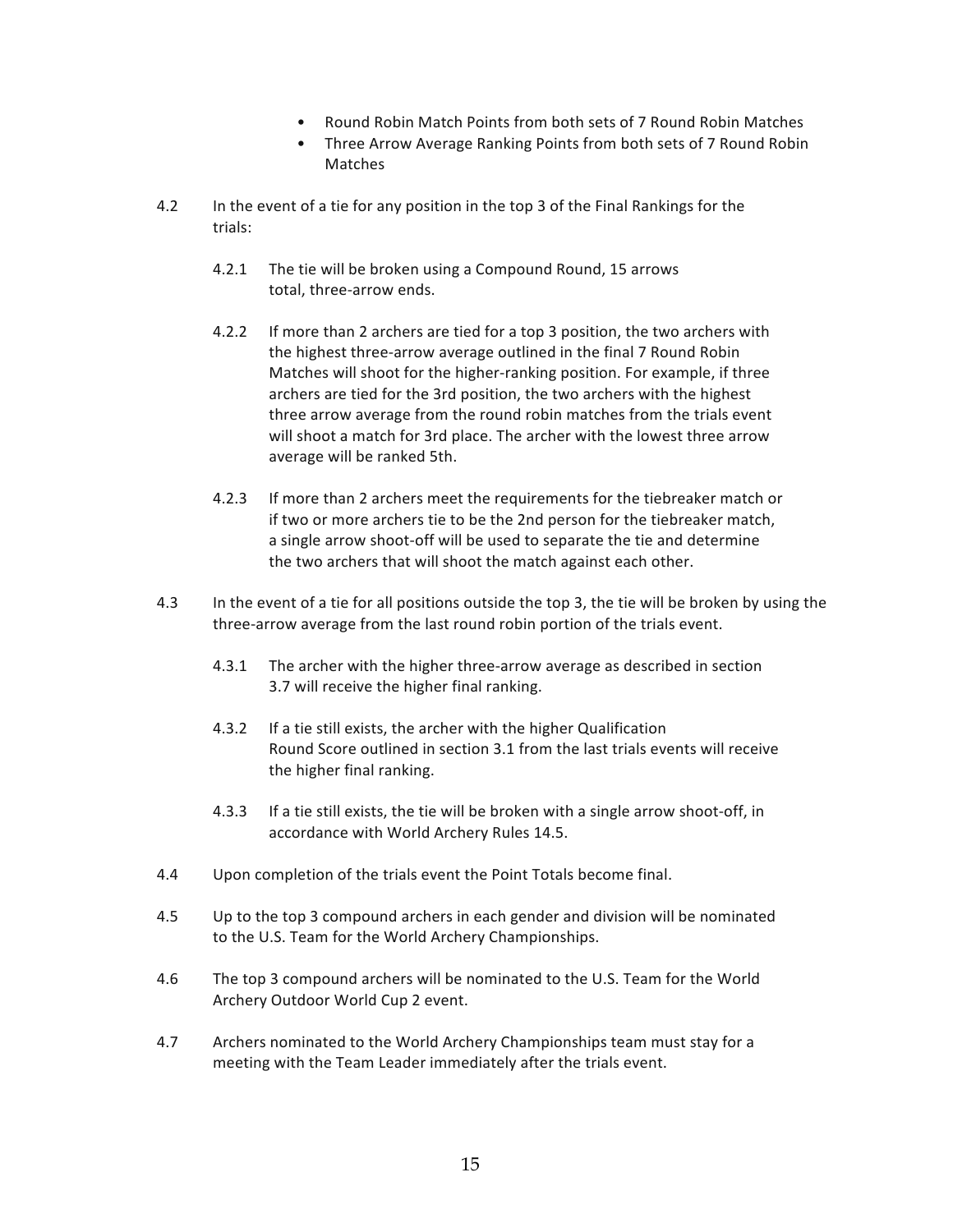- 4.8 In the event that a nominated archer is unable to compete in the World Archery Championships, USA Archery will select the next available archer based on the final ranking order in that division from the World Archery Championships U.S. Team Trials.
- 4.9 Athletes must maintain their performance level leading up to the World Archery Championships and participate in mandatory training and competitions. The dates and schedules of mandatory trainings and competitions will be announced prior to the first trials event.
- 4.10 Failure to participate in the mandatory training and competitions except for the reasons listed in 5.5.1 through 5.5.3 (below) will result in USA ARCHERY withdrawing the athlete's nomination to the World Archery.
	- 4.10.1 If this situation occurs, USA Archery will nominate a replacement athlete for the position based on the Final Rankings and compliance with all requirements.

## 5. ADDITIONAL RULES REGARDING WORLD ARCHERY CHAMPIONSHIPS U.S. TEAM TRIALS - ARCHERY SELECTION PROCESS

- 5.1 World Archery Rules apply to all components of the World Archery Championships U.S. Team Trials - Archery.
- 5.2 There will be no equipment failures during the Round Robin Matches.
- 5.3 Archers are responsible for ensuring their scores are correct. If a scoring mistake is discovered after bonus points are awarded, the score may not be considered in accordance with established USA Archery Scoring Procedures.
- 5.4 Upon commencement of the Round Robin Matches, the Qualification Round Scores, Qualification Round Bonus Points are considered final.
- 5.5 If an archer withdraws from the trials event for any reason other than the reasons listed below that athlete may be subject to a Code of Conduct Violation for affecting the outcome of a trials event and may have to appear before the Board of Justice for a hearing, which could result in a sanction.
	- 5.5.1 Required military service.
	- 5.5.2 Death in the immediate family. Immediate family defined as your Partner and parents, children, stepchildren, fostered or adopted children, brothers, sisters, grandchildren, or grandparents, of either you or your Partner.
	- 5.5.3 Serious injury preventing the athlete from competing. Serious injury defined as one of the following: